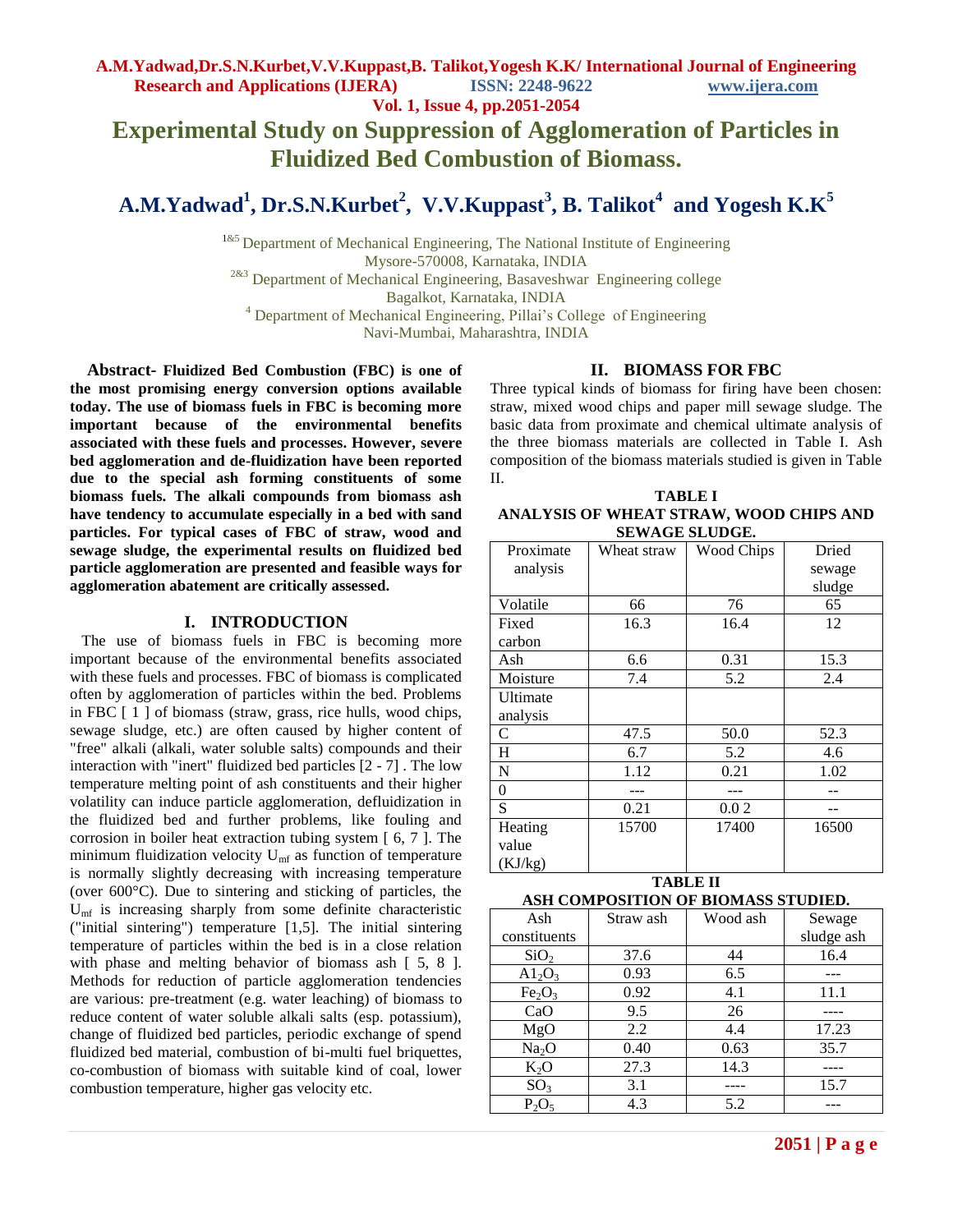# **A.M.Yadwad,Dr.S.N.Kurbet,V.V.Kuppast,B. Talikot,Yogesh K.K/ International Journal of Engineering Research and Applications (IJERA) ISSN: 2248-9622 www.ijera.com**

# **Vol. 1, Issue 4, pp.2051-2054**

Sewage sludge from a paper mill (cellulose production) characterized by higher Al and  $(SO<sub>4</sub>)$  content had origin in mechanic and mechanic-chemical cleaning process of waste water. Such sewage sludge is characterized by higher content of hydrated aluminium oxide. The content of sulphate in the sludge is from the wood processing in cellulose production (Na2SO, CaSOx and MgSO,). Thermo gravimetric (TG) analysis of the sewage sludge gave information on devolatilization (mainly in the range of temperatures 200 - 700°C). Differential thermal analysis has approximated beginning of burning to be about 300 - 320°C. The significant endo-effect in temperature range 750 - 900°C can be coupled with salt decomposition and/or melting. The beginning of straw ash melting is, according to DT-analysis, at temperatures about 750-770°C. From the point of view of melting tendencies, the wood ash was relatively the most stable (up to temperatures over 800°C). The size of biomass particles used for feeding to the fluidized bed were: straw (briquette): 1-5 mm , wood chips: 0.5-5 mm , dried sewage sludge:0.4-0.8 mm (0.5-2 mm).

#### **II. EXPERIMENTAL APPARATUS**

Feasible experiments on FBC of the biomass materials and agglomeration studies have been performed in a pilot scale unit with cylindrical reactor  $(ED = 85$  mm) made of heat resistant steel. Perforated steel plate with holes ( $Dh = 0.8$  mm) was used as air distributor. The height of the steel tube above the distributor was 500 mm. The reactor was equipped with electrical preheating of inlet gas and with auxiliary electrical heating and temperature control. The scheme of the experimental facility with feeding is shown in "Fig. 1".

Feeding device enabled dosing of variable charges of biomass, from 20mg to 800 mg/charge, Sand particles ( $Dp =$  $0.2 - 0.3$  or  $0.3 - 0.5$  mm) served as the "inert" material in the fluidized bed. Height of the fluidized bed at incipient fluidization was about 80 mm.



Fig. 1. The experimental unit for biomass burning and agglomeration

 The linear gas velocity within the reactor was about 100 and 200 mm/s for two sand size fractions  $(2-2.5*U_{\text{mf}})$ . The range of temperatures 700-  $900^{\circ}$ C has been chosen for the experiments. The behaviour of fluidized bed and particle agglomeration has been observed by means of the quartz glass window in the lid of the reactor. The state of defluidization has been determined from pressure drop  $\Delta P$  of the bed and pressure fluctuations.

#### **III**. **RESULTS AND DISCUSSION**

#### **A. Influence of operating parameters on agglomeration**

 In the case of straw and sewage sludge combustion all experiments on FBC with sand as the bed material finished with agglomeration and defluidization. The time needed for defluidization has been observed to by influenced mainly by operating, fluidized bed temperature, slightly by air velocity and sand particle size within the bed. The typical results for straw are given in "Fig. 2".



Fig. 2. Influence of FBC temperature on time needed for

| Ash                            | 1.Sand   | 2. Ceramsite | 3. Lignite |
|--------------------------------|----------|--------------|------------|
| components                     | (mass %) | (mass %)     | ash        |
| SiO <sub>2</sub>               | 97       | 73           | 44         |
| A1 <sub>2</sub> O <sub>3</sub> | 0.8      | 11           | 33         |
| Fe <sub>2</sub> O <sub>3</sub> |          | 13           | 11         |
| CaO                            | 0.10     | 2.4          | 2.4        |
| MgO                            |          |              |            |
| $Na2O +$                       |          | 2            | 3          |
| $K_2O$                         |          |              |            |
|                                | .        |              |            |

#### defluidization

 Temperatures of FBC about 900°C have led practically always to fast development of particle agglomeration with fast development of defluidization. Better behavior of the fluidized bed has been observed for wood chips combustion. The temperatures below 800 - 820°C were relatively safe for longer combustion tests. Nevertheless even in the case of wood FBC the agglomeration initiated after longer time at temperatures about 850°C. Concentration of oxygen in flue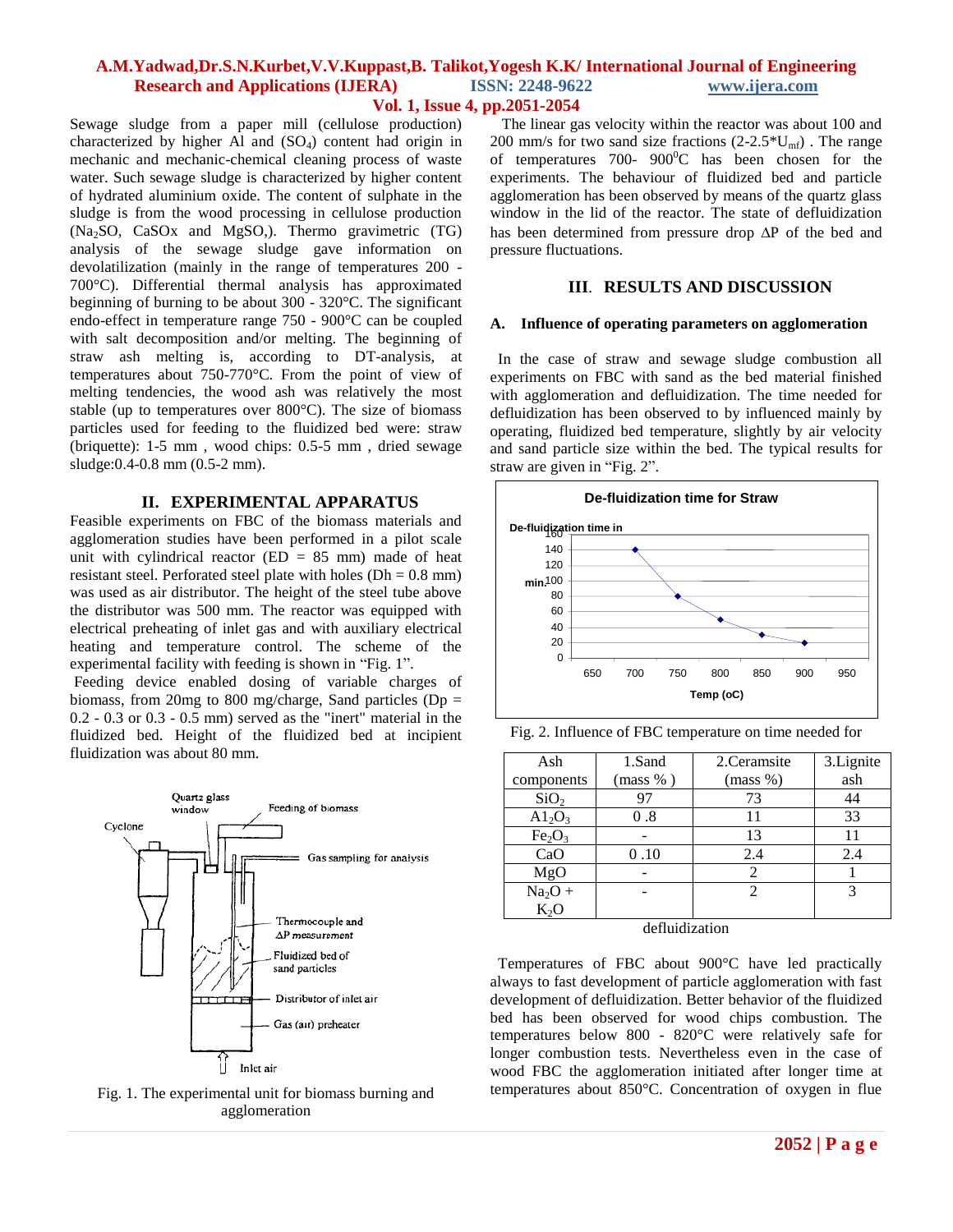# **A.M.Yadwad,Dr.S.N.Kurbet,V.V.Kuppast,B. Talikot,Yogesh K.K/ International Journal of Engineering Research and Applications (IJERA) ISSN: 2248-9622 www.ijera.com Vol. 1, Issue 4, pp.2051-2054**

gas was between 6 and 8 vol. %.

#### **B. Influence of bed material on the defluidization**

Three fluidized bed material have been tested: sand, ceramsite and lignite ash with higher content of  $Al_2O_3$ . The chemical composition of the materials is given in Table III.

## **TABLE III**

# **APPROXIMATE CHEMICAL COMPOSITION OF THE BED MATERIALS (1, 2, and 3.) TESTED**

The results from tests with the three fluidized bed materials for FB temperature 850°C are shown in "Fig. 3". The tests are confirmed, that ceramic materials containing higher  $Al_2O_3$ concentrations are suitable as "inert" bed material for biomass combustion.



Fig. 3. Influence of fluidized bed material on defluidization time ( $t = 850$ °C)

#### *C.* **Influence of co-firing coal and biomass ( straw, sewage sludge and wood )**

 Define abbreviations and acronyms the first time they are used in the text, even if they have been defined in the abstract. Abbreviations such as MITIJ, SI, MKS, CGS, ac, dc, and rms do not have to be defined. Do not use abbreviations in the title unless they are unavoidable.

 Combustion of bi-multi fuel briquettes, Co-firing of biomass with coal is another option for mitigation the agglomeration tendencies in the fluidized bed. Especially high ash coals with higher content of alumina in ash are capable to improve fluidized bed behavior. The sub bituminous coal used in our case has 25 % of ash. The ash contains higher amount of  $SiO<sub>2</sub>$ and  $Al_2O_3$  (about 40 mass %) and low content of alkali metals ( below mass 3%). The experimental results on cofiring paper mill sludge with 40 mass % of coal are in "Fig 4".



Fig. 4. co-firing paper mill sludge with 40 mass % of coal

The co-firing is now well proved method of abatement the problems with particle agglomeration in biomass combustion.

## **D. Composition of fly ash and bottom ash - partition of alkali metals**

 During fluidized bed combustion of biomass the comminution phenomena (fragmentation, attrition) together with carbon elutriation and in situ reactions and partition of various metals, chlorine and sulfur play a significant role in initiation of eutectic mixture formation and initiation of the agglomeration process. An example of comparison of composition of fly ash and bottom ash in FBC of the paper mill sewage sludge is given in Table IV.

### **TABLE IV PARTITION OF ALKALI METALS AND Al BETWEEN FLY ASH AND BOTTOM ASH AND COMPARISON WITH "AVERAGE" ASH COMPOSITION FROM FIXED BED COMBUSTION OF THE SLUDGE IN MUFFLE FURNACE.**

| Content                  | Muffle  | FBC-fly ash | $FBC -$   |
|--------------------------|---------|-------------|-----------|
|                          | furnace |             | bottom    |
|                          |         |             | ash       |
| Ash<br>from              | 10.3%   | $3 - 5\%$   | $4 - 6\%$ |
| sludge II                |         |             |           |
| Al content in            | 26      | $30 - 33$   | $20 - 22$ |
| ash                      |         |             |           |
| $K$ )in<br>(Na<br>$^{+}$ | 12.1    | $5 - 6.3$   | $20 - 23$ |
| ash                      |         |             |           |
|                          | 19.2    | 9.0         | 28        |

The  $A1_2O_3$  from fly ash was totally soluble in diluted sulfuric acid unlike the  $Al_2O_3$  from bottom ash agglomerates in FBC of the sludge.